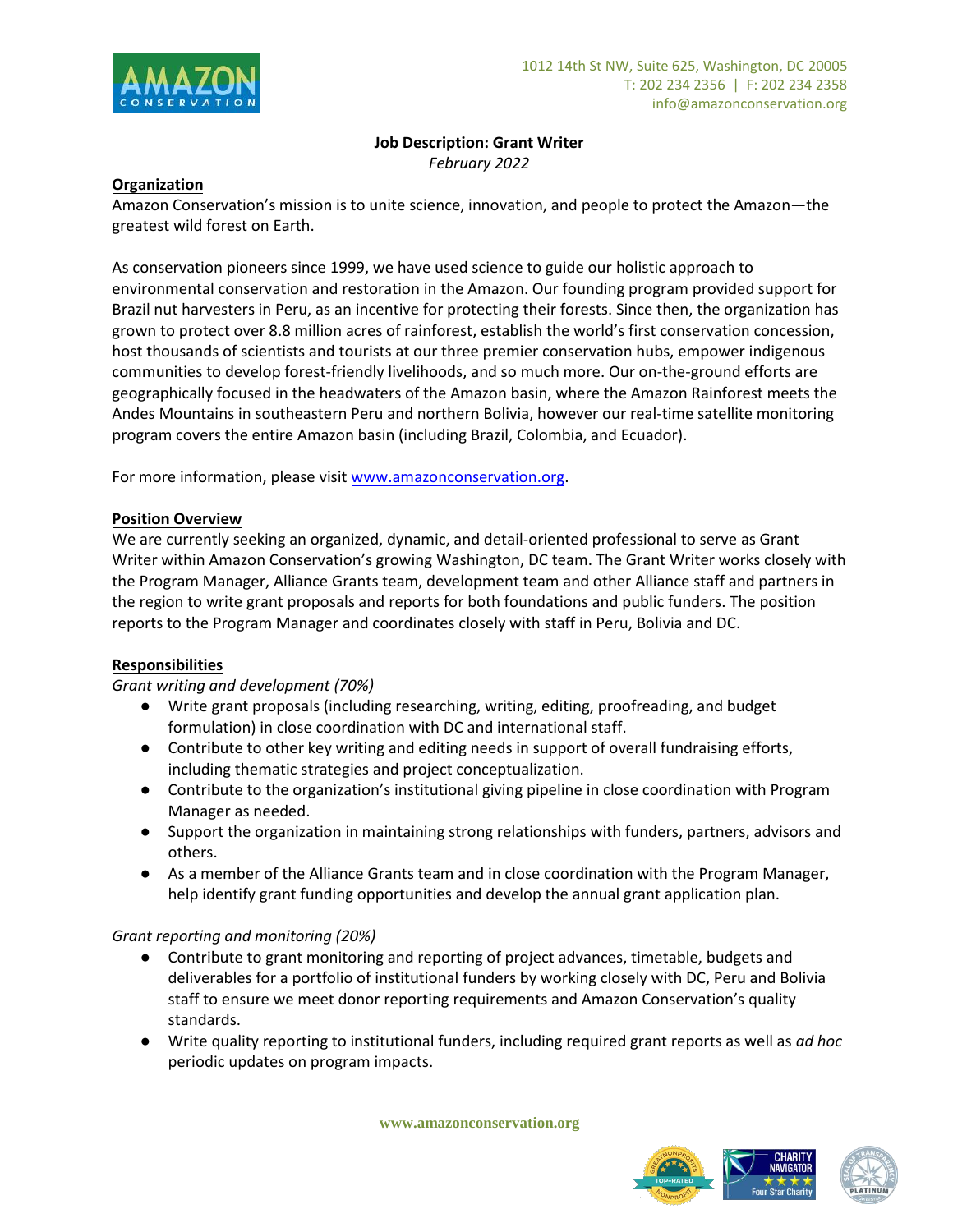

- Support effective coordination and communication among the Alliance-level grants team members on institutional funding opportunities with our sister organizations Conservación Amazónica - ACCA (in Peru) and Conservación Amazónica - ACEAA (in Bolivia), and in carrying out the development of proposals and reporting.
- Work closely with Individual Giving and Communications team to share program successes that are relevant to our fundraising strategy.

# *Other duties (10%)*

- Contribute writing and editing support to Annual Report, Quarterly newsletter, and other institutional communications.
- Support preparation of meetings of the Board of Directors and the Development Committee to update them on our institutional giving advances.
- Stay abreast of the latest research and trends in the field of tropical forest conservation.
- Work closely with Program Associate and Development Associate to ensure effective institutional funder monitoring and stewardship through Salesforce CRM across the DC office.
- Raise organization profile by attending or presenting at events, conferences, and other venues as needed.
- Support Internship Program

## **Required Qualifications**

- Bachelor's degree (Master's preferred) and 5-7 years of experience
- Ability to glean and understand technical documents and other information and edit and rewrite the information in a clear and direct style while preserving intricacies of complex content.
- Demonstrable record of successful grant proposal writing in conservation, development, or other relevant sector
- Professional competency in Conservation, Environmental Science and International Development or related field highly desired
- Professional proficiency in written and spoken English and Spanish Writing will be done in English but must be able to comprehend information conveyed in written or verbal Spanish in order to use it for developing proposals and reporting
- Excellent attention to detail
- Experience with coordinating fundraising strategies and activities
- Ability to perform well in fast-paced, cross-cultural team environment
- Ability to travel internationally up to 4-6 times annually
- Strong computer skills and proven ability to use standard technology packages, i.e. Microsoft Word, PowerPoint, Excel, Google Drive, Dropbox, Zoom.
- Self-motivated with strong organizational skills, problem-solver, positive can-do attitude, and high accountability.

**Please note that due to the current COVID-19 pandemic, Amazon Conservation's staff is working remotely. This position will start as a remote position, but the candidate must be located in the DMV area (Washington, DC - Maryland - Virginia) to access our DC office periodically. When pandemic restrictions are over, the organization will resume its in-person operations.**

**www.amazonconservation.org**